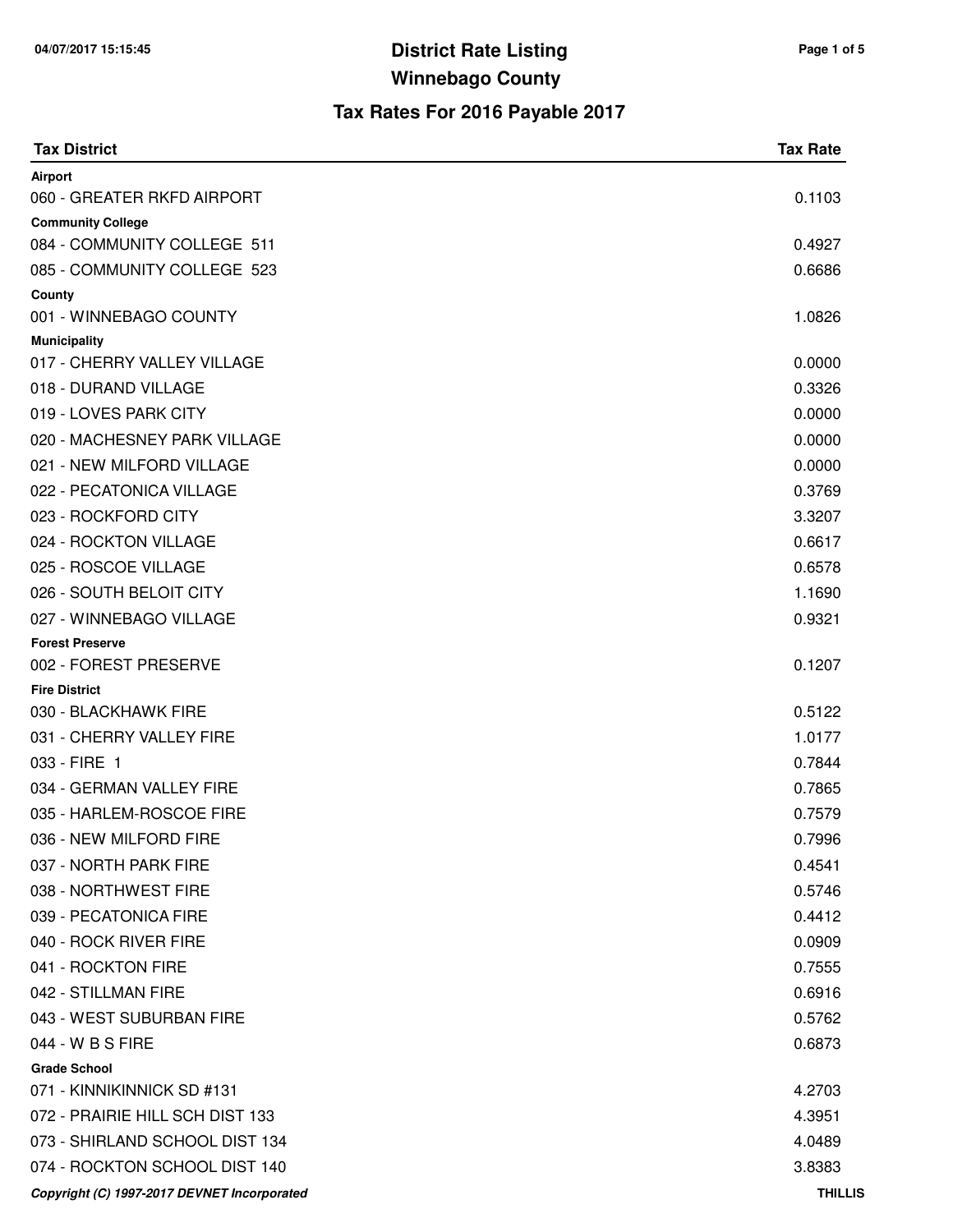| <b>Tax District</b>                                  | <b>Tax Rate</b>  |
|------------------------------------------------------|------------------|
| <b>High School</b>                                   |                  |
| 077 - HONONEGAH HIGH SD #207                         | 2.5511           |
| <b>Library District</b>                              |                  |
| 054 - CHERRY VALLEY LIBRARY                          | 0.3973           |
| 055 - NORTH SUBURBAN LIBRARY                         | 0.3002           |
| 056 - PECATONICA LIBRARY                             | 0.1950           |
| 057 - TALCOTT FREE LIBRARY                           | 0.2180           |
| 058 - WINNEBAGO LIBRARY                              | 0.2177           |
| 059 - ROCKFORD CITY LIBRARY                          | 0.5190           |
| <b>Libraries</b>                                     |                  |
| 061 - SOUTH BELOIT CITY LIBRARY                      | 0.2115           |
| <b>Multi-Township Dist</b>                           |                  |
| 101 - BU/HA MULTI TOWNSHIP                           | 0.0511           |
| 102 - DU/LA MULTI TOWNSHIP                           | 0.0404           |
| 124 - PE/SE MULTI TOWNSHIP                           | 0.0541           |
| <b>Park District</b><br>046 - ROCKFORD PARK DISTRICT | 1.1544           |
|                                                      | 0.1508           |
| 047 - SUMNER PARK<br>048 - WINNEBAGO PARK DISTRICT   | 0.1328           |
|                                                      |                  |
| 049 - SEWARD PARK DISTRICT                           | 0.1527           |
| <b>Road District</b><br>110 - BURRITT TWSP ROAD      | 0.2102           |
| 111 - CHERRY VALLEY TWSP ROAD                        | 0.2734           |
| 112 - DURAND TWSP ROAD                               | 0.2853           |
| 113 - HARLEM TWSP ROAD                               | 0.0470           |
| 114 - HARRISON TWSP ROAD                             | 0.2173           |
| 115 - LAONA TWSP ROAD                                | 0.2088           |
| 116 - OWEN TWSP ROAD                                 | 0.2053           |
| 117 - PECATONICA TWSP ROAD                           | 0.1866           |
| 118 - ROCKFORD TWSP ROAD                             | 0.1487           |
| 119 - ROCKTON TWSP ROAD                              | 0.1594           |
| 120 - ROSCOE TWSP ROAD                               |                  |
| 121 - SEWARD TWSP ROAD                               | 0.1812<br>0.4383 |
|                                                      |                  |
| 122 - SHIRLAND TWSP ROAD                             | 0.1201           |
| 123 - WINNEBAGO TWSP ROAD                            | 0.2001           |
| <b>Sanitary Districts</b><br>050 - DURAND SANITARY   | 0.0440           |
| 051 - ROCK RIVER WATER REC                           | 0.2082           |
| 053 - SEWARD SANITARY                                | 0.0940           |
| <b>Special Districts</b>                             |                  |
| 062 - RKFD - WINN DRAINAGE                           | 0.0000           |
|                                                      | <b>THILLIS</b>   |
| Copyright (C) 1997-2017 DEVNET Incorporated          |                  |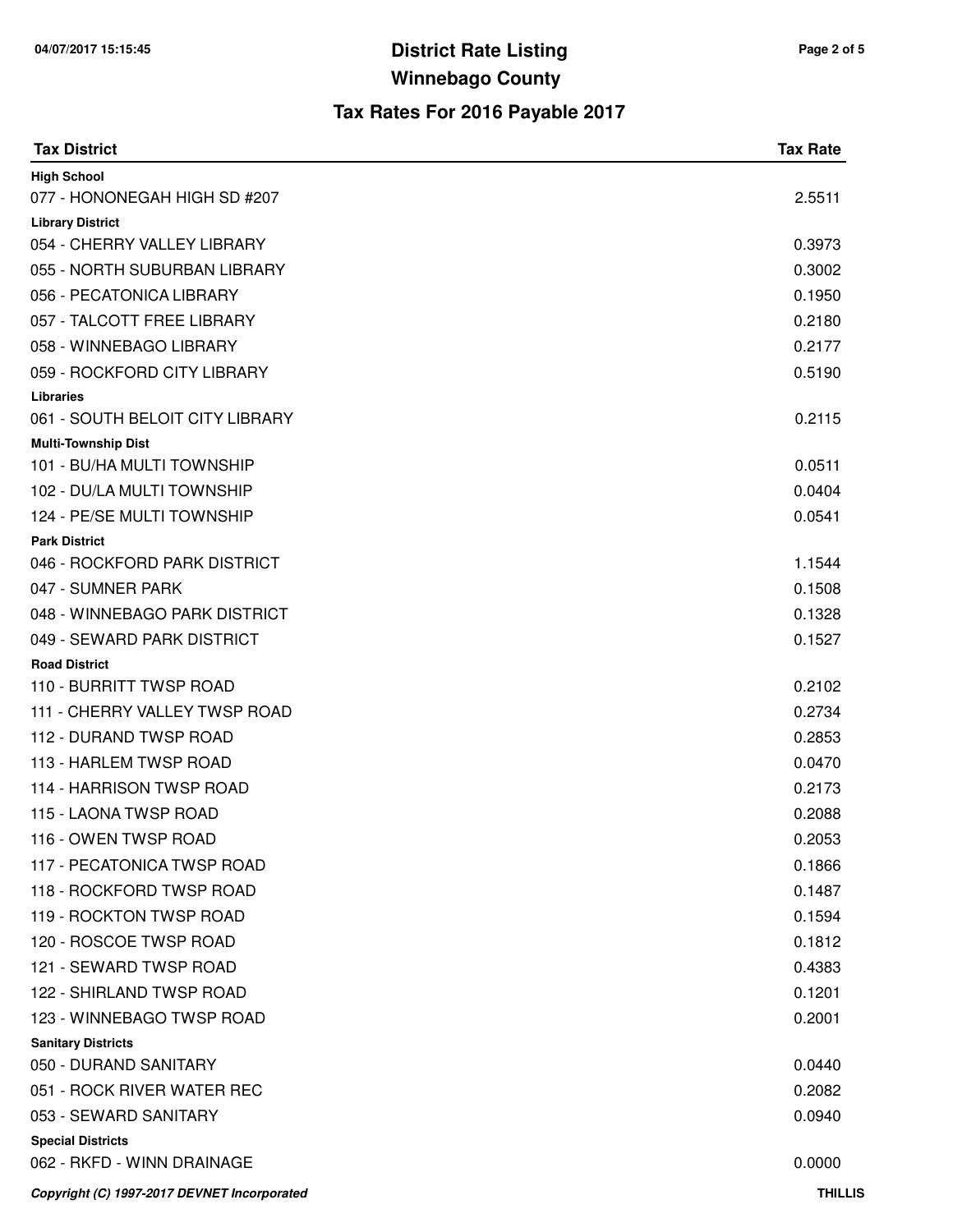| <b>Tax District</b>                         | <b>Tax Rate</b> |
|---------------------------------------------|-----------------|
| <b>Special Districts</b>                    |                 |
| 109 - COUNTRY OAKS SSA                      | 0.0000          |
| 136 - HARVEST HILLS SSA                     | 0.0000          |
| 155 - PERRYVILLE ROAD SSA                   | 0.0000          |
| 156 - OLDE RIVER RIDGE PLAT 6 SSA           | 0.0000          |
| 158 - I-39 BAXTER ROAD SSA                  | 0.0000          |
| 160 - SOUTH BELOIT SSA 1                    | 0.0000          |
| 161 - SOUTH BELOIT SSA 2                    | 0.0000          |
| 162 - SOUTH BELOIT SSA 3                    | 0.0000          |
| 163 - SOUTH BELOIT SSA 4                    | 0.0000          |
| <b>Street Light Dist</b>                    |                 |
| 064 - LINCOLN-ACRES STREET LIGHT            | 0.0000          |
| 065 - WASHINGTON PARK STREET LIGHT          | 0.8798          |
| <b>TIF Districts</b>                        |                 |
| 052 - PRESTON & CENTRAL TIF                 | 0.0000          |
| 063 - WESTSIDE TIF #2                       | 0.0000          |
| 066 - EAST STATE & ALPINE TIF               | 0.0000          |
| 067 - WEST STATE & CENTRAL TIF              | 0.0000          |
| 068 - WEST STATE & KILBURN TIF              | 0.0000          |
| 088 - NORTH MAIN & AUBURN TIF               | 0.0000          |
| 089 - JACKSON SCHOOL TIF                    | 0.0000          |
| 090 - EASTSIDE TIF                          | 0.0000          |
| 091 - WESTSIDE TIF                          | 0.0000          |
| 092 - SEVENTH ST TIF                        | 0.0000          |
| 093 - NORTH MAIN TIF                        | 0.0000          |
| 094 - GLOBAL TRADE TIF #1                   | 0.0000          |
| 098 - MACHESNEY PARK TIF                    | 0.0000          |
| 104 - SOUTH ROCKFORD TIF                    | 0.0000          |
| 105 - LINCOLNWOOD TIF                       | 0.0000          |
| 106 - DURAND VILLAGE TIF                    | 0.0000          |
| 107 - SPRINGFIELD CORNERS TIF               | 0.0000          |
| 125 - WAGON WHEEL TIF                       | 0.0000          |
| 126 - RIVER OAKS TIF                        | 0.0000          |
| 127 - GARRISON SCHOOL TIF                   | 0.0000          |
| 128 - KISHWAUKEE & HARRISON TIF             | 0.0000          |
| 129 - LINCOLNWOOD TIF #2                    | 0.0000          |
| 130 - HOPE VI TIF                           | 0.0000          |
| 132 - NORTH 2ND TIF LOVES PARK              | 0.0000          |
| 133 - GLOBAL TRADE TIF #2                   | 0.0000          |
| 134 - ASSISTED LIVING/ RIVER HOUSING TIF    | 0.0000          |
| Copyright (C) 1997-2017 DEVNET Incorporated | <b>THILLIS</b>  |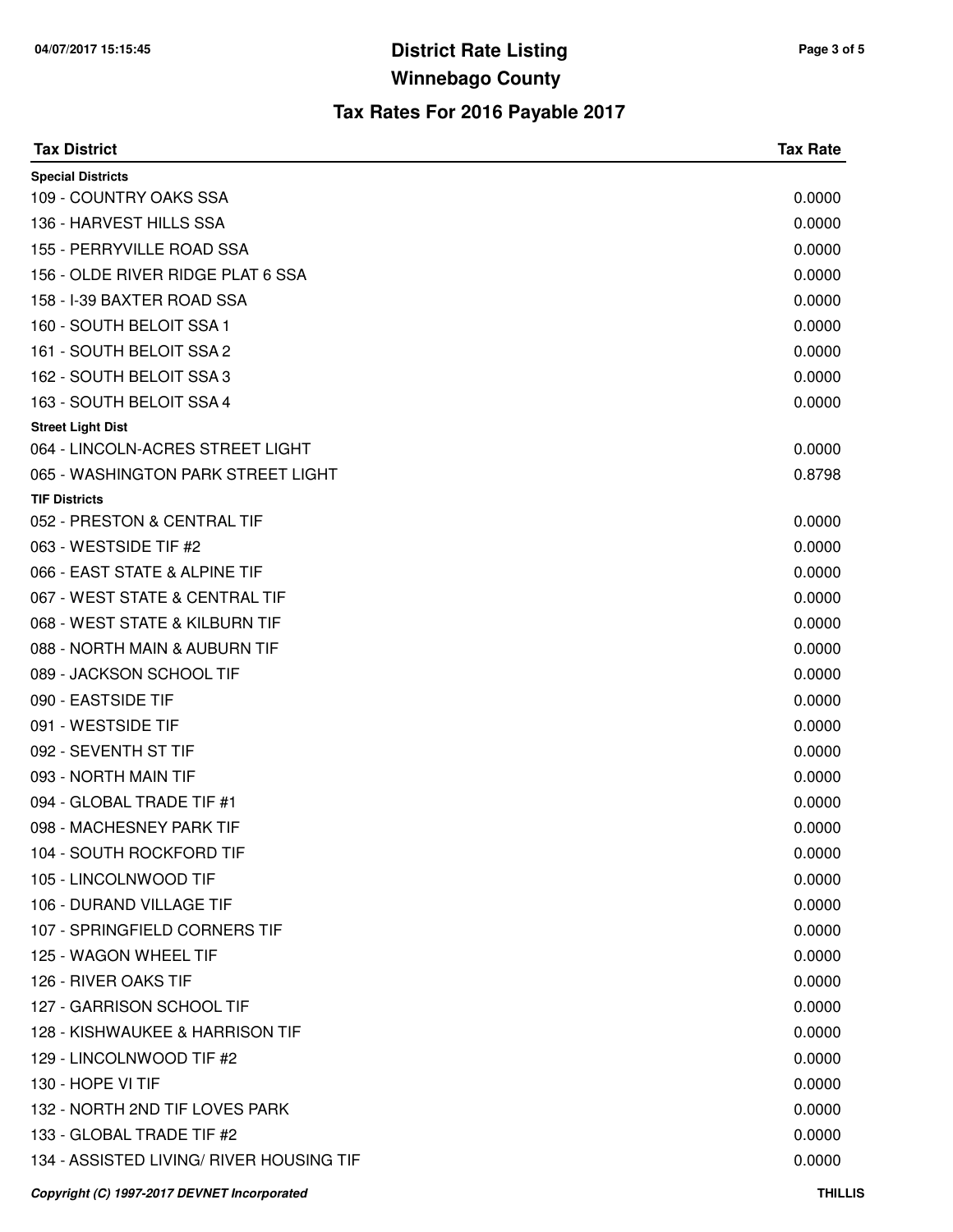| <b>Tax District</b>                         | <b>Tax Rate</b> |
|---------------------------------------------|-----------------|
| <b>TIF Districts</b>                        |                 |
| 135 - NORTH 2ND TIF MACHESNEY PARK          | 0.0000          |
| 137 - MAIN & WHITMAN TIF                    | 0.0000          |
| 138 - MIDTOWN TIF                           | 0.0000          |
| 139 - KISHWAUKEE & HARRISON TIF #2          | 0.0000          |
| 140 - FORMER BELOIT CORP TIF                | 0.0000          |
| 141 - GLOBAL TRADE TIF #3                   | 0.0000          |
| 142 - RIVER DISTRICT NORTH TIF              | 0.0000          |
| 143 - BROADWAY TIF                          | 0.0000          |
| 144 - EAST RIVER TIF                        | 0.0000          |
| 145 - SUMNER ROAD / GROVE ST TIF            | 0.0000          |
| 146 - LOVES PARK CORP CENTER TIF            | 0.0000          |
| 147 - WESTSTONE TIF                         | 0.0000          |
| 148 - NORTH WILLOW CREEK TIF                | 0.0000          |
| 149 - SOUTH WILLOW CREEK TIF                | 0.0000          |
| 150 - GLOBAL TRADEPARK SOUTH TIF            | 0.0000          |
| 151 - I-39 / BAXTER ROAD TIF                | 0.0000          |
| 152 - ZENITH CUTTER TIF                     | 0.0000          |
| 153 - SPRING CREEK LAKES TIF                | 0.0000          |
| 154 - FORMER WARNER ELECTRIC TIF            | 0.0000          |
| 157 - JEFFERSON / NORTH 3RD ST TIF          | 0.0000          |
| 159 - MULFORD & EAST STATE STREET TIF       | 0.0000          |
| 164 - AUBURN STREET TIF                     | 0.0000          |
| 165 - FOREST HILLS ROAD TIF                 | 0.0000          |
| 166 - GARDNER / BLACKHAWK TIF               | 0.0000          |
| 167 - VILLAGE OF ROCKTON DOWNTOWN TIF       | 0.0000          |
| Township                                    |                 |
| 003 - BURRITT TOWNSHIP                      | 0.1841          |
| 004 - CHERRY VALLEY TOWNSHIP                | 0.1404          |
| 005 - DURAND TOWNSHIP                       | 0.1786          |
| 006 - HARLEM TOWNSHIP                       | 0.1116          |
| 007 - HARRISON TOWNSHIP                     | 0.1305          |
| 008 - LAONA TOWNSHIP                        | 0.1215          |
| 009 - OWEN TOWNSHIP                         | 0.1460          |
| 010 - PECATONICA TOWNSHIP                   | 0.1821          |
| 011 - ROCKFORD TOWNSHIP                     | 0.1455          |
| 012 - ROCKTON TOWNSHIP                      | 0.2013          |
| 013 - ROSCOE TOWNSHIP                       | 0.1472          |
| 014 - SEWARD TOWNSHIP                       | 0.4483          |
| 015 - SHIRLAND TOWNSHIP                     | 0.2196          |
| Copyright (C) 1997-2017 DEVNET Incorporated | <b>THILLIS</b>  |